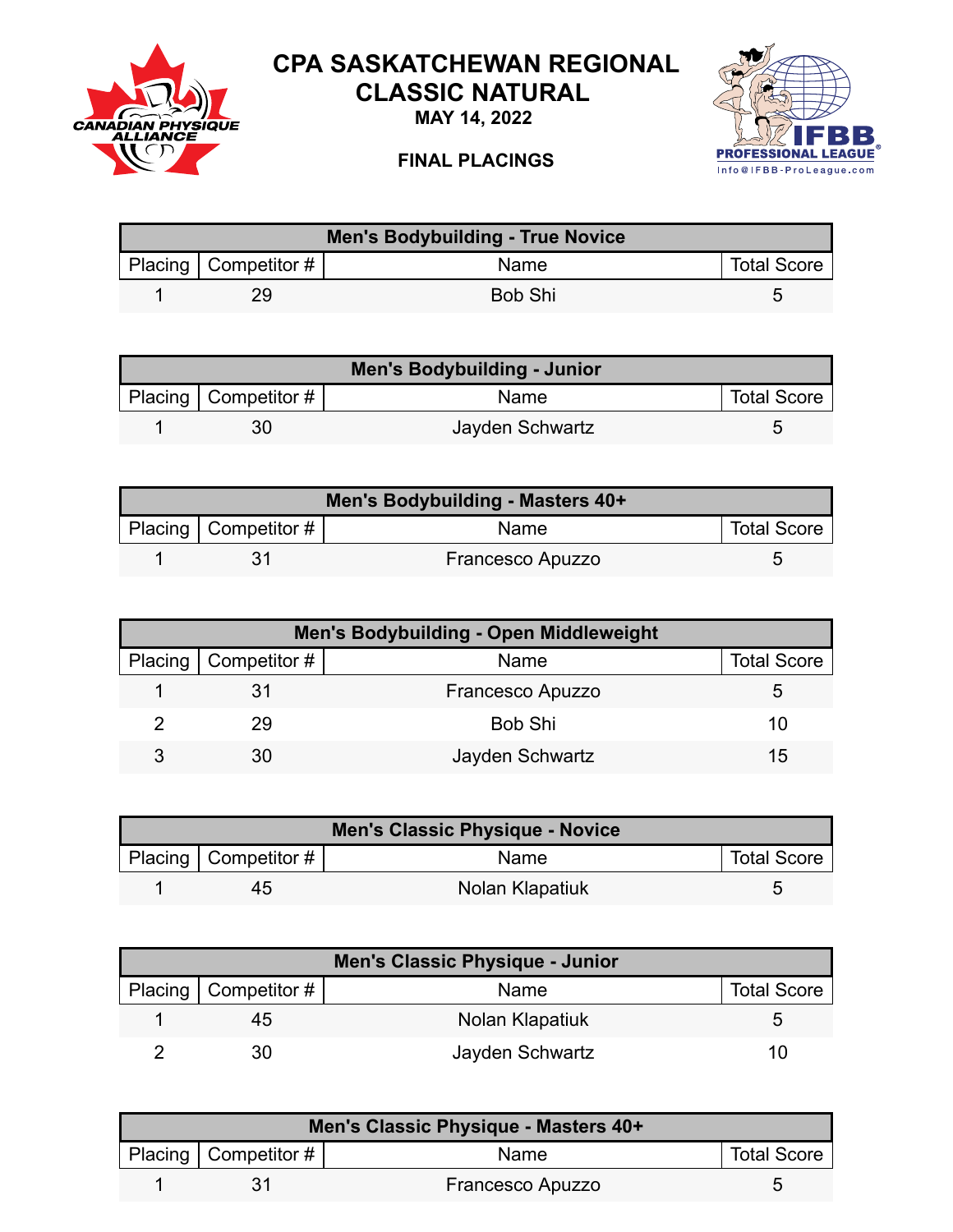| Men's Classic Physique - Open Class A |                        |                         |                    |  |
|---------------------------------------|------------------------|-------------------------|--------------------|--|
|                                       | Placing   Competitor # | Name                    | <b>Total Score</b> |  |
|                                       |                        | <b>Francesco Apuzzo</b> |                    |  |
|                                       |                        | <b>Dylan Marien</b>     | I ( )              |  |

| Men's Classic Physique - Open Class B |              |                     |                    |  |
|---------------------------------------|--------------|---------------------|--------------------|--|
| <b>Placing</b>                        | Competitor # | Name                | <b>Total Score</b> |  |
|                                       | 34           | * Clarence Romero * |                    |  |
|                                       | 33           | Ramin Safaei Jazi   |                    |  |
| 3                                     | 45           | Nolan Klapatiuk     | 15                 |  |
|                                       | 30           | Jayden Schwartz     |                    |  |

| <b>Men's Physique - True Novice</b> |                        |                    |                    |  |
|-------------------------------------|------------------------|--------------------|--------------------|--|
|                                     | Placing   Competitor # | Name               | <b>Total Score</b> |  |
|                                     | 36                     | Micah Vanstone     |                    |  |
|                                     | 35                     | <b>Dylan Shire</b> | 10                 |  |

| <b>Men's Physique - Novice</b> |                        |               |                    |  |
|--------------------------------|------------------------|---------------|--------------------|--|
|                                | Placing   Competitor # | Name          | <b>Total Score</b> |  |
|                                |                        | Daniel Singer |                    |  |

| <b>Men's Physique - Junior</b> |                        |                       |                    |  |
|--------------------------------|------------------------|-----------------------|--------------------|--|
|                                | Placing   Competitor # | Name                  | <b>Total Score</b> |  |
|                                | 36                     | <b>Micah Vanstone</b> |                    |  |
|                                | 35                     | <b>Dylan Shire</b>    | 10                 |  |

| Men's Physique - Open Class B |                        |                      |                    |  |
|-------------------------------|------------------------|----------------------|--------------------|--|
|                               | Placing   Competitor # | Name                 | <b>Total Score</b> |  |
|                               | 33                     | Ramin Safaei Jazi    | G                  |  |
|                               | 14                     | <b>Daniel Singer</b> | 11                 |  |
|                               | 36                     | Micah Vanstone       | 14                 |  |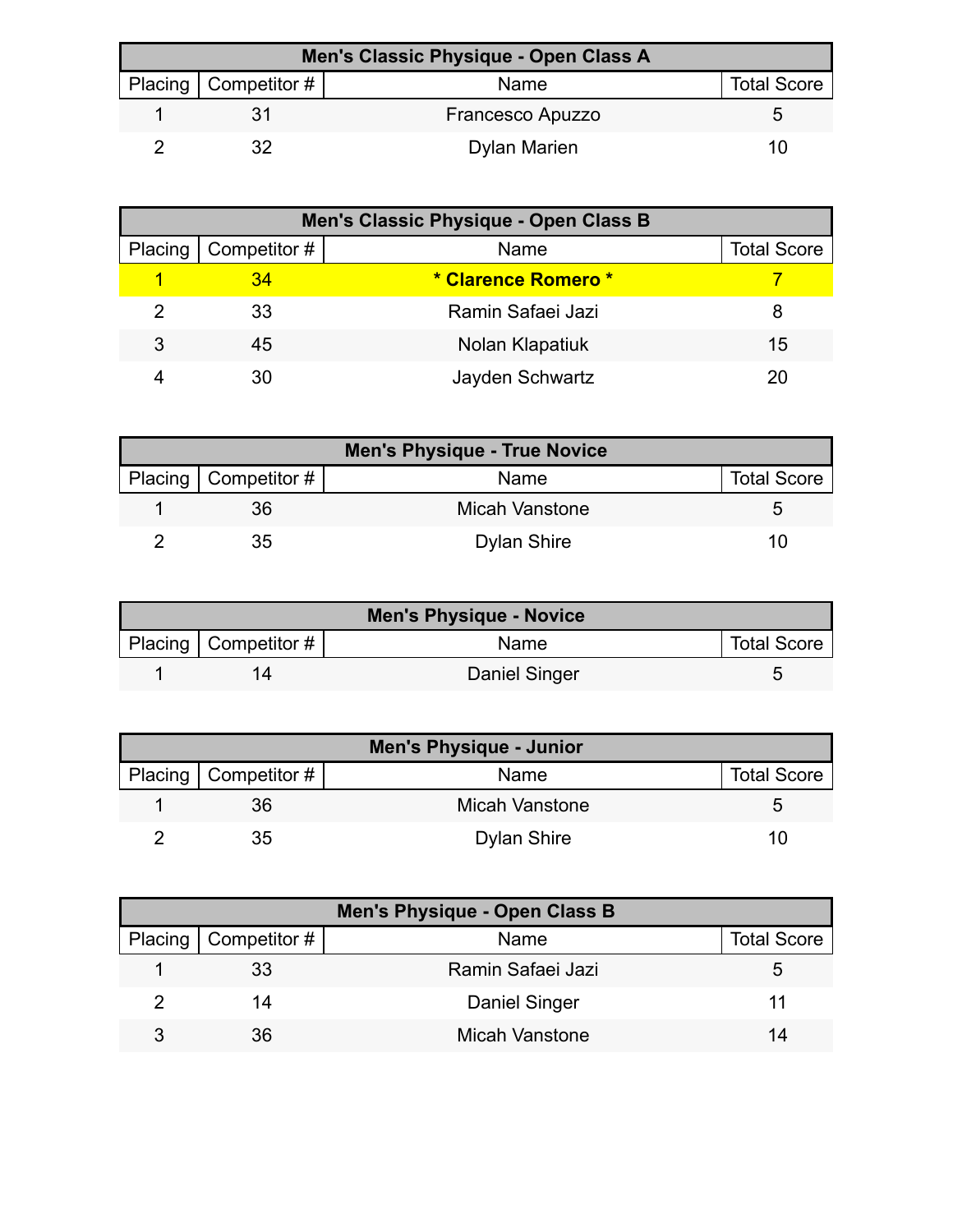| <b>Women's Figure - True Novice</b> |                          |                      |                    |  |
|-------------------------------------|--------------------------|----------------------|--------------------|--|
|                                     | Placing   Competitor $#$ | Name                 | <b>Total Score</b> |  |
|                                     | 38                       | <b>Heather Hudak</b> |                    |  |
|                                     |                          | Divya Dube           | 11)                |  |

| <b>Women's Figure - Open</b> |                          |            |                    |  |
|------------------------------|--------------------------|------------|--------------------|--|
|                              | Placing   Competitor $#$ | Name       | <b>Total Score</b> |  |
|                              |                          | Divya Dube |                    |  |

| <b>Women's Wellness - True Novice</b> |                          |                     |                    |
|---------------------------------------|--------------------------|---------------------|--------------------|
|                                       | Placing   Competitor $#$ | Name                | <b>Total Score</b> |
|                                       | 39                       | <b>Madison Burt</b> |                    |
|                                       | 28                       | Danielle Pelletier  | 10                 |

| <b>Women's Wellness - Novice</b> |                          |                    |                    |  |
|----------------------------------|--------------------------|--------------------|--------------------|--|
|                                  | Placing   Competitor $#$ | Name               | <b>Total Score</b> |  |
|                                  |                          | Danielle Pelletier |                    |  |

| <b>Women's Wellness - Open</b> |                          |                    |                    |  |
|--------------------------------|--------------------------|--------------------|--------------------|--|
|                                | Placing   Competitor $#$ | Name               | <b>Total Score</b> |  |
|                                |                          | Jessica Mcintyre   |                    |  |
|                                | 28                       | Danielle Pelletier |                    |  |

| <b>Women's Bikini - True Novice</b> |                        |                       |                    |  |
|-------------------------------------|------------------------|-----------------------|--------------------|--|
|                                     | Placing   Competitor # | Name                  | <b>Total Score</b> |  |
|                                     |                        | Melissa Harrower      |                    |  |
|                                     |                        | <b>Maria Cottrill</b> |                    |  |

| <b>Women's Bikini - Novice</b> |                        |                         |                    |  |
|--------------------------------|------------------------|-------------------------|--------------------|--|
|                                | Placing   Competitor # | Name                    | <b>Total Score</b> |  |
|                                | 26                     | <b>Kessa Scriver</b>    | ა                  |  |
|                                | 21                     | <b>Melissa Harrower</b> | 10                 |  |
| 3                              | 44                     | Jenna Engel             | 17                 |  |
|                                |                        | <b>Maria Cottrill</b>   | 18                 |  |